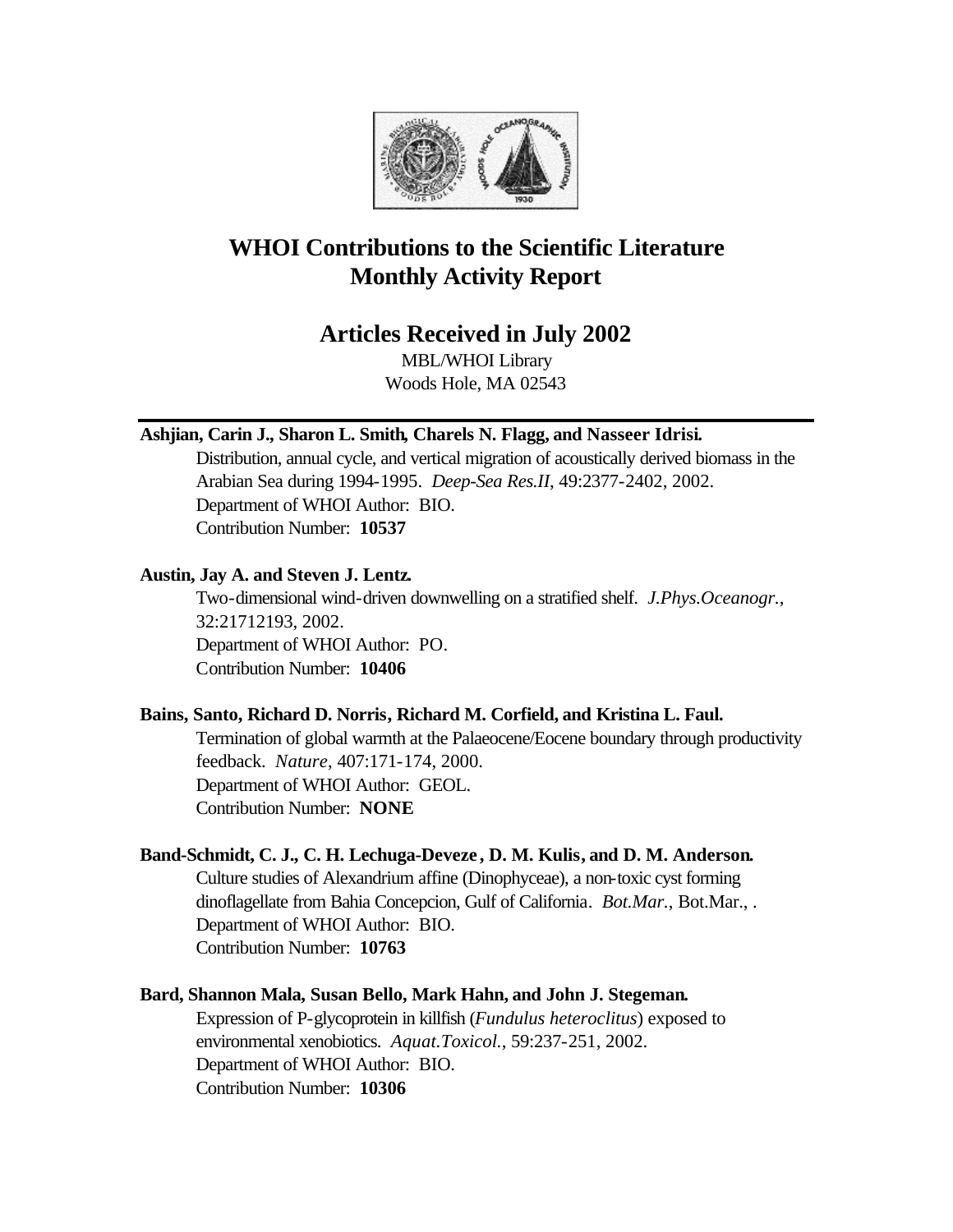### **Betka, Marlies, Alice Welenc, Diana G. Franks, Mark E. Hahn, Gloria and V. Callard.**

Characterization of two Aryl hydrocarbon receptor (Ahr) mRNA forms in the spiny dogfish (*Squalus acanthias*) and stage-dependent expression during spermatogenesis. *Bull.Mt.Desert Isl. Biol.Lab.*, 39:110-112, 2000. Department of WHOI Author: BIO. Contribution Number: **10116**

#### **Bowen, G., P. L. Koch, P. D. Gingerich, R. D. Norris, S. Bains, and R. M. Corfield.**

Refined isotope stratigraphy across the continental Paleocene-Eocene boundary on Polecat Bench in the northern Bighorn Basin. In: *Paleocene-Eocene Stratigraphy and Biotic Changes in the Bighorn and Clarks Fork Basins, Wyoming*, P.D. Gingerich, ed., University of Michigan Papers on Paleontology, 33:73-88, 2001. Department of WHOI Author: GEOL. Contribution Number: **NONE**

### **Bucklin, A., O. S. Astthorsson, a. Gislason, L. D. Allen, S. B. Smolenack, and P. H. Wiebe.**

Population genetic variation of *C. finamarchicus* in Icelandic waters: Preliminary evidence of genetic differences between Atlantic and Arctic populations. *J.Mar.Sci.*, 57:1592-1604, 2000.

Department of WHOI Author: BIO. Contribution Number: **10293**

### **Bucklin, Ann, Peter Wiebe, Susann B. Smolenack, Nancy Copley, and M. Elizabeth Clarke.**

Integrated biochemical, molecular genetic, and bioacoustical analysis of mesoscale variability of the euphausiid *Nematoscelis difficilis* in the California Current. *Deep-Sea Res.I*, 49:437-462, 2002. Department of WHOI Author: BIO. Contribution Number: **10427**

#### **Cammen, L., D. M. Anderson, and Q. Dortch.**

Prevention, control and mitigation of harmful algal blooms: A research plan. In: *Report for Congress, National Sea Grant College Program, National Oceanic and Atmospheric Administration, Silver Spring, MD*, 24pp., 2001. Department of WHOI Author: BIOL. Contribution Number: **NONE**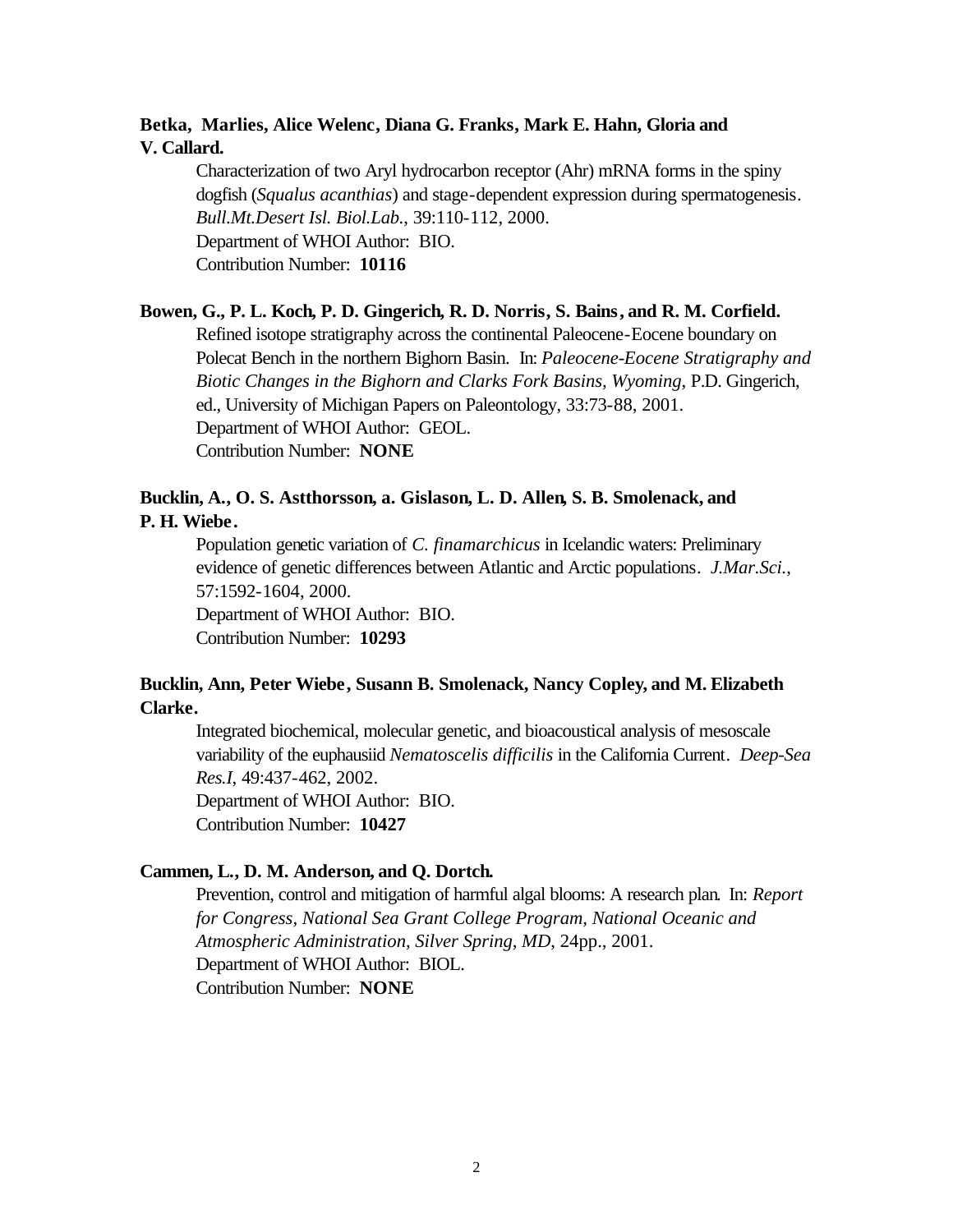#### **Carmichael, W. W., C. Drapeau, and D. M. Anderson.**

Harvesting of *Aphanizomenon flos-aquae* Ralfs ex Born. & Flah. Var. flos-aquae (cyanobacteria) from Klamath Lake for human dietary use. *J.Appl.Phycol.*, 12:585- 595, 2000. Department of WHOI Author: BIOL. Contribution Number: **NONE**

#### **Dusenberry, J. A., R. J. Olson, and S. W. Chisholm.**

Photoacclimation kinetics of single-cell fluorescene in laboratory and field populations of Prochlorococcus. *Deep-Sea Res.I*, 48(6):1443-1458, 2001. Department of WHOI Author: BIOL. Contribution Number: **NONE**

#### **Erbacher, Jochen, Brian T. Huber, Richard D. Norris, and Molly Markey.**

Increased thermohaline stratification as a possible cause for an ocean anoxic event in the Cretaceous period. *Nature*, 409:325-327, 2001. Department of WHOI Author: GEOL. Contribution Number: **NONE**

#### **Evans, Rob L., Spahr C. Webb, and the RIFT-UMC Team.**

Crustal resistivity structure at 9º5' N on the East Pacific Rise: Results of an electromagnetic survey. *Geophys.Res.Let.*, 29(6):10.1029/2001/GL014106, 2002. Department of WHOI Author: GEOL. Contribution Number: **NONE**

### **Fischer, Albert S., Robert A. Weller, Daniel L. Rudnick, Charles E. Ericksen, Craig M. Lee, Kenneth H. Brink, Chad A. Fox, and Robert R. Leben.**

Mesoscale eddies, coastal upwelling, and the upper ocean heat budget in the Arabian Sea. *Deep-Sea Res.II*, 49:2231-2264, 2002. Department of WHOI Author: PO. Contribution Number: **10388**

#### **Frysinger, Glenn S., Richard B. Gaines, and Christopher M. Reddy.**

GC x GC-A new analytical tool for environmental forensics. *Environ.Forensics*, 3:27-34, 2002. Department of WHOI Author: MCG. Contribution Number: **10585**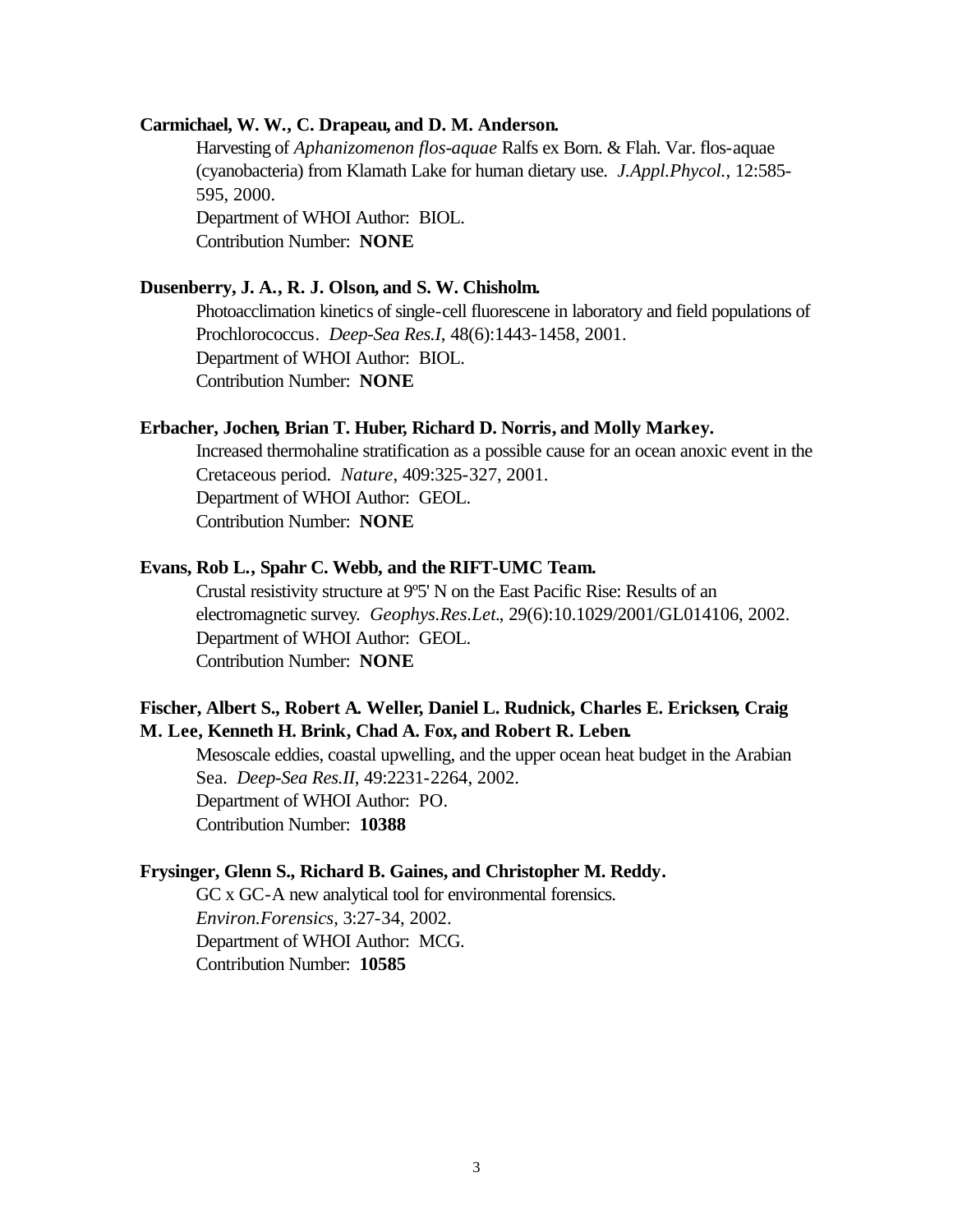### **Harris, Robert N., Grant Garven, Jennifer Georgen, Marcia K. McNutt, Lizet Christiansen, and Richard P. Von Herzen.**

Submarine hydrogeology of the Hawaiian archipelagic apron 2. Numerical simulations of coupled heat transport and fluid flow. *J.Geophys.Res.*, 105(B9):21,371-21,385, 2000. Department of WHOI Author: GEOL. Contribution Number: **NONE**

#### **Hestermann, Eli V., John J. Stegeman, and Mark E. Hahn.**

Serum withdrawal leads to reduced aryl hydrocarbon receptor expression and loss of cytochrome P4501A inducibility in PLHC-1 cells. *Biochem.Pharmacol.*, 63:1405-1414, 2002. Department of WHOI Author: BIO. Contribution Number: **10397**

#### **Howarth, R., D. Anderson, J. Cloern, C. Elfring, C. Hopkinson, B. Lapointe, T. Malone, N. Marcus, K. McGlathery, A. Sharpley, and D. Walker.**

Nutrient pollution of coastal rivers, bays, and seas. *Iss.Ecol.*, 7:2-15, 2000. Department of WHOI Author: BIOL. Contribution Number: **NONE**

#### **Huang, Rui Xin and Xiangze Jin.**

Sea surface elevation and bottom pressure anomalies due to thermohaline forcing, Part I: Isolated perturbations. *J.Phys.Oceanogr.*, 32:2131-2150, 2002. Department of WHOI Author: PO. Contribution Number: **10360**

#### **Kim, Eun-Young and Mark E. Hahn.**

cDNA cloning and characterization of an aryl hydrocarbon receptor as a biomarker of dioxin susceptibility in harbor seals (Phoca vitulina). *Aquat.Toxicol.*, 58:57-73, 2002. Department of WHOI Author: BIO. Contribution Number: **10418**

### **Kim, S.-W., R. J. Schneider, K. F. von Reden, J. M. Hayes, J. S. C. Wills, W. G. E. Kern.**

Test of positive ion beams from a microwave ion source for AMS. *In: Proceedings of the 16th International Conference on Applications of Accelerators in Research and Industry, Denton, TX, J. L. Duggan and I. L. Morgan, eds.*, 576:407-410, 2000.

Department of WHOI Author: GEOL. Contribution Number: **NONE**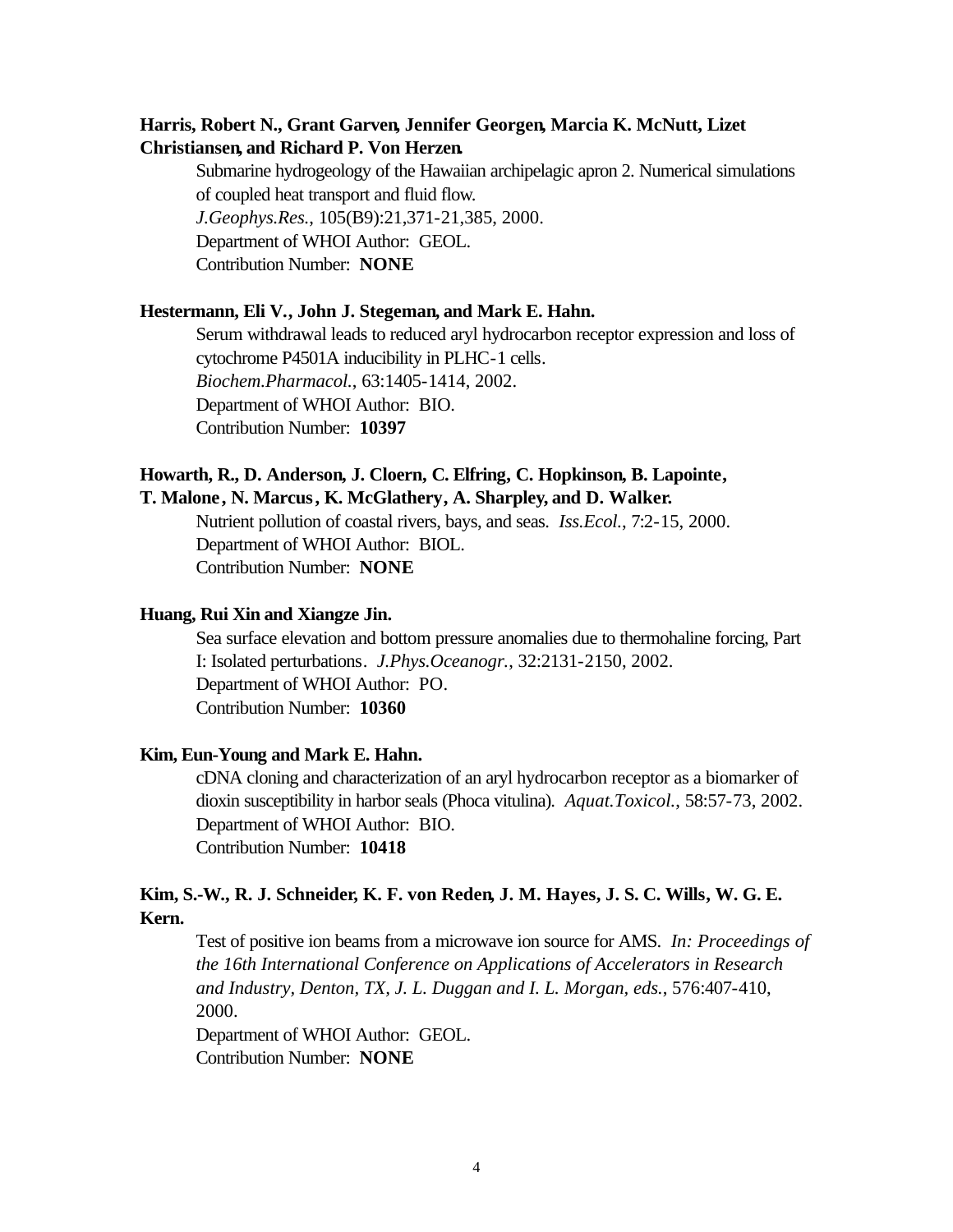#### **Orr, Marshall H., Loren R. Haury, Peter H. Wiebe, Melbourne G. Briscoe.**

Backscatter of high frequency (200 KhZ) acoustic wave fields from ocean turbulence. *J.Acoust.Soc.Am.*, 108(4):1595-1601, 2000. Department of WHOI Author: AOPE Contribution Number: **9853**

#### **Pearson, P. N., R. D. Norris, A. J. Empson.**

Mutabella dentata Gen. et sp. Nov., a miocene microperforate planktonic foraminifer with an extreme level of intraspecific variability. *J.Foramin.Res.*, 31(2):120-132, 2001.

Department of WHOI Author: GEOL. Contribution Number: **NONE**

#### **Pershing, Andrew J., Peter H. Wiebe, James P. Manning, Nancy J. Copley.**

Evidence for vertical circulation cells in the well-mixed area of Georges Bank and their biological implications. *Deep-Sea Res.II*, 48(1-3):283-310, 2001. Department of WHOI Author: BIO. Contribution Number: **9810**

#### **Pineda, Jesus, Manuel Lopez.**

Temperature, stratification and barnacle larval settlement in two Californian sites. *Cont.Shelf Res.*, 22:1183-1198, 2002. Department of WHOI Author: BIOL. Contribution Number: **10521**

#### **Powell, Wade H., Mark E. Hahn.**

Identification and functional characterization of hypoxia-inducible factor 2*a* from the marine teleost, *Fundulus heteroclitus*: Interaction of HIF-2*a* with two ARNT2 splice variants. *J.Exper.Zool.*, 294:17-29, 2002. Department of WHOI Author: BIO. Contribution Number: **10499**

#### **Rohl, U., T. J. Bralower, R. D. Norris, and G. Wefer.**

New chronology for the late Paleocene thermal maximum and its environmental implications. *Geology*, 28:927-930, 2000. Department of WHOI Author: GEOL. Contribution Number: **NONE**

#### **Ross, D. A.**

*The Fisherman's Ocean*. Stackpole Books, Mechanicsburg, PA, 299pp., 2000. Department of WHOI Author: GEOL. Contribution Number: **NONE**